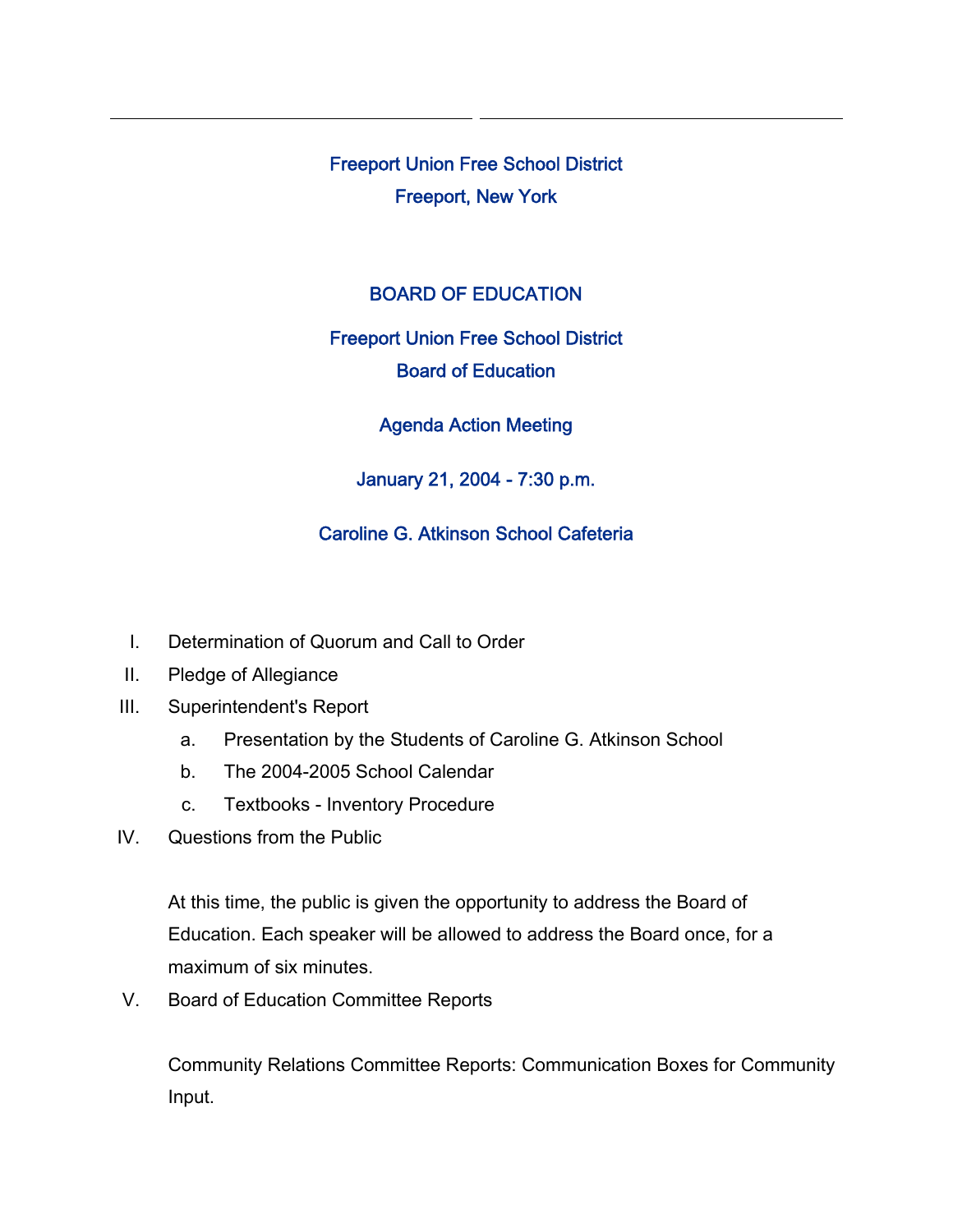VI. Items for Action

Consent Agenda

Consent Agenda Items:

BE IT RESOLVED that the Board of Education of the Freeport Union Free School District hereby approves the following items; A; B (1, 2, 3, 4, 5); C (1,  $|2$ ); D (1).

a. Consent - Approve

Acceptance of the Minutes:

December 3, 2003 ; December 5, 2003 , December 17, 2003

b. Consent - Approve

Personnel Action

- 1. Request for Leave of Absence
- 2. Change of Status
- 3. Resignation of Staff
- 4. Retirement of Staff
- 5. Appointment of Staff
- c. Consent Approve

**Education** 

1. Acceptance of the Minutes on the Committees on Special Education and Preschool Special Education

December 1, 2003; December 2, 2003; December 3, 2003;